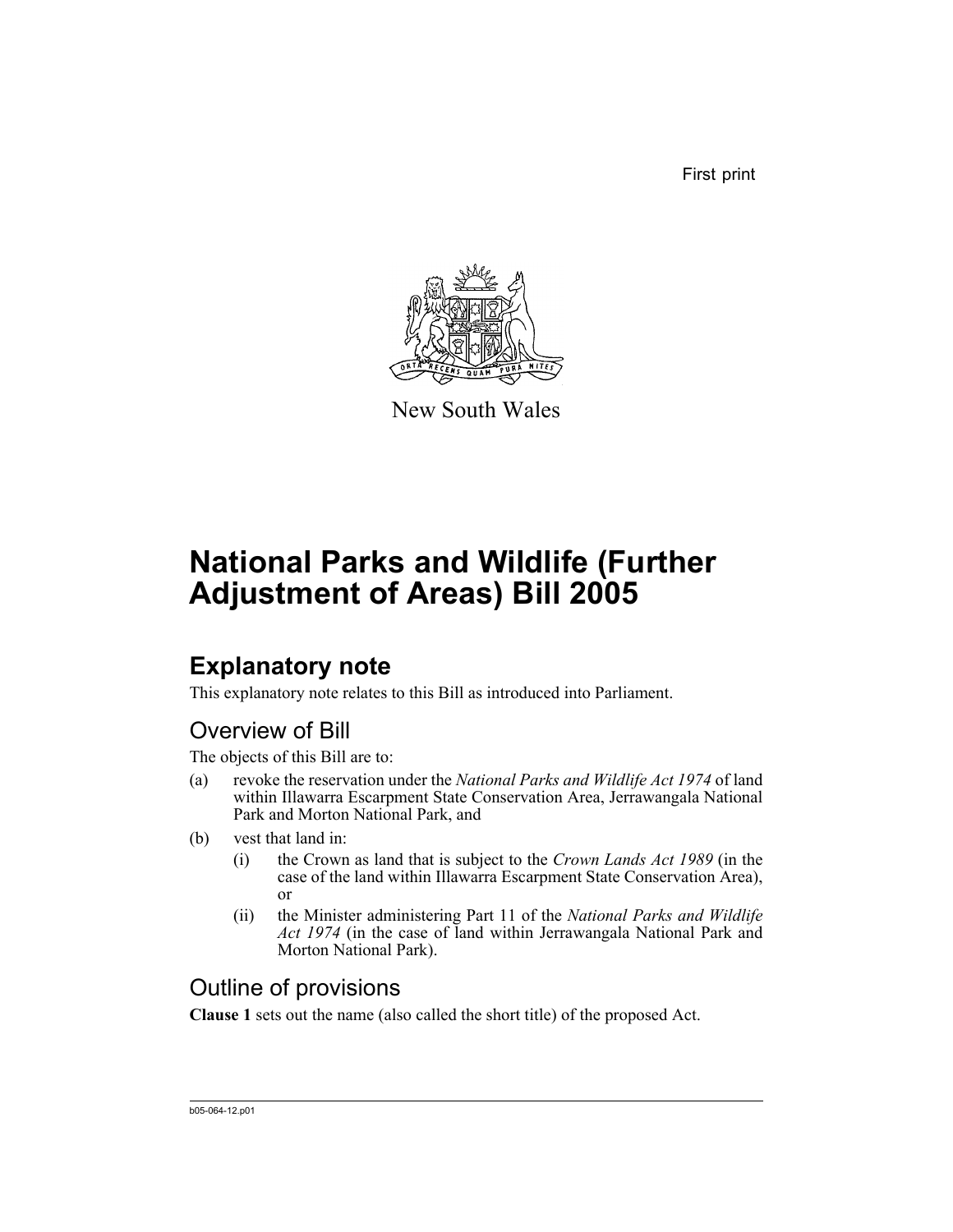Explanatory note

**Clause 2** provides for the commencement of the proposed Act on a day or days to be appointed by proclamation.

**Clause 3** revokes the reservation under the *National Parks and Wildlife Act 1974* of land described in Schedule 1 or 2 as part of the state conservation area and national parks referred to in those Schedules.

**Clause 4** vests land described in Schedule 1 (which is land within Illawarra Escarpment State Conservation Area) in the Crown and makes the land subject to the *Crown Lands Act 1989*.

**Clause 5** vests land described in Schedule 2 (which is land within Jerrawangala National Park and Morton National Park) in the Minister administering Part 11 of the *National Parks and Wildlife Act 1974*.

**Clause 6** ensures that the proposed Act does not operate to extinguish native title rights and interests existing in relation to the excised land immediately before its vesting under the proposed Act in the Crown as land subject to the *Crown Lands Act 1989* or in the Minister administering Part 11 of the *National Parks and Wildlife Act 1974*.

**Clause 7** provides that the proposed Act binds the Crown.

**Clause 8** enables the making of regulations for the purposes of the proposed Act, including regulations of a savings or transitional nature consequent on the enactment of the proposed Act.

### **Schedule 1 Land within Illawarra Escarpment State Conservation Area vested in Crown as land subject to Crown Lands Act 1989**

This Schedule sets out the land within Illawarra Escarpment State Conservation Area whose reservation as state conservation area is revoked and that is vested in the Crown as land subject to the *Crown Lands Act 1989*. The land concerned comprises 3 parcels of land, having a total area of about 5,900 square metres.

#### **Schedule 2 Land within national parks vested in Minister administering Part 11 of the National Parks and Wildlife Act 1974**

This Schedule sets out the land within Jerrawangala National Park and Morton National Park (being land whose reservation is revoked) that is vested in the Minister administering Part 11 of the *National Parks and Wildlife Act 1974* for the purposes of that Part. The land transferred from Jerrawangala National Park has a total area of about 1.4286 hectares. The land transferred from Morton National Park has a total area of about 21.797 hectares.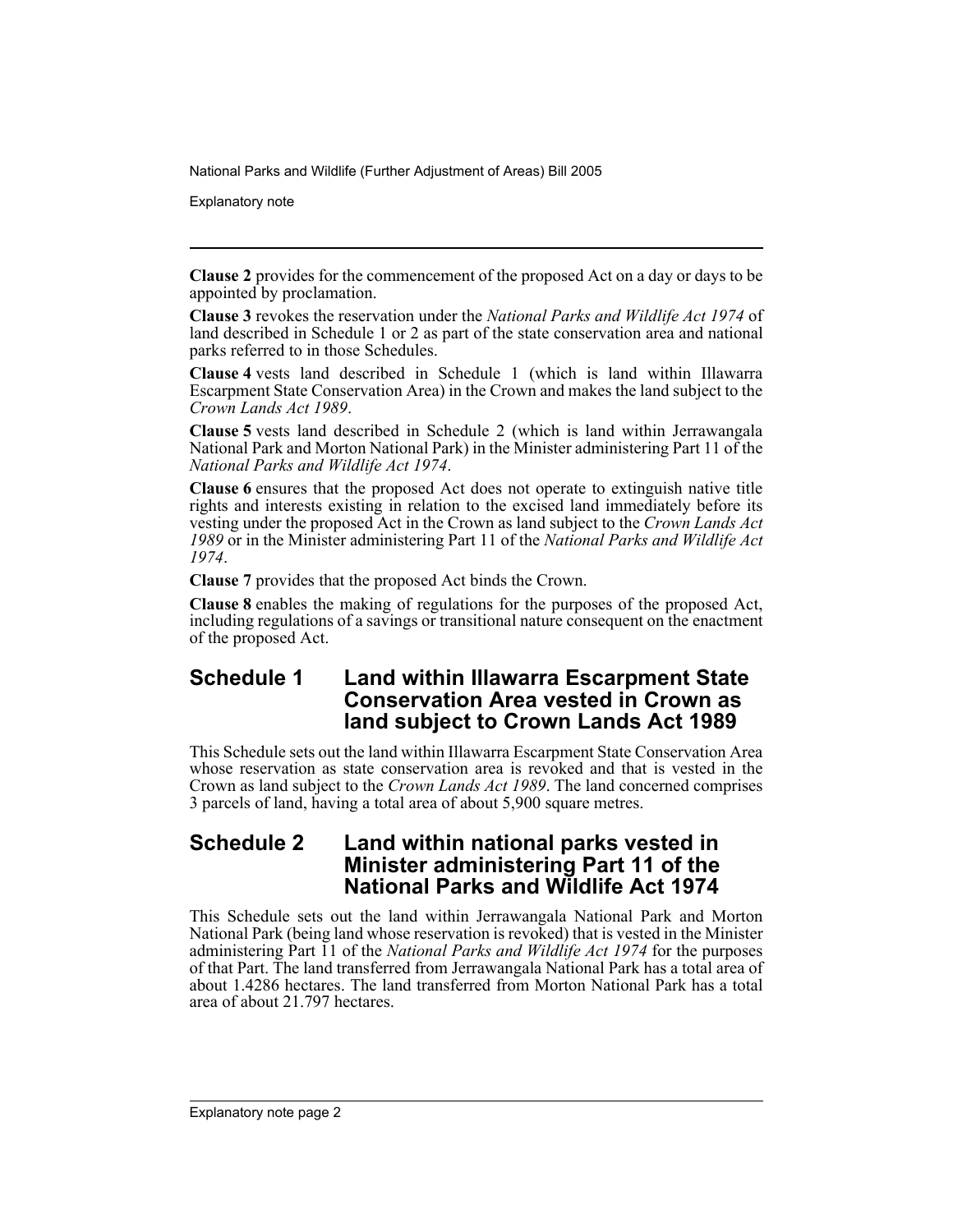First print



New South Wales

## **National Parks and Wildlife (Further Adjustment of Areas) Bill 2005**

### **Contents**

|            |                                                                                                                      | Page |
|------------|----------------------------------------------------------------------------------------------------------------------|------|
|            | Name of Act                                                                                                          |      |
| 2          | Commencement                                                                                                         | 2    |
| 3          | Revocation of reservation of certain land as state<br>conservation area or national park                             | 2    |
| 4          | Land within Illawarra Escarpment State Conservation Area<br>to vest in Crown as land subject to Crown Lands Act 1989 | 2    |
| 5.         | Land to vest in Minister                                                                                             | 2    |
| 6          | Saving of native title rights and interests                                                                          |      |
|            | Act to bind Crown                                                                                                    | 3    |
| 8          | Regulations                                                                                                          | 3    |
| Schedule 1 | Land within Illawarra Escarpment State Conservation Area<br>vested in Crown as land subject to Crown Lands Act 1989  | 4    |
| Schedule 2 | Land within national parks vested in Minister administering<br>Part 11 of the National Parks and Wildlife Act 1974   | 5    |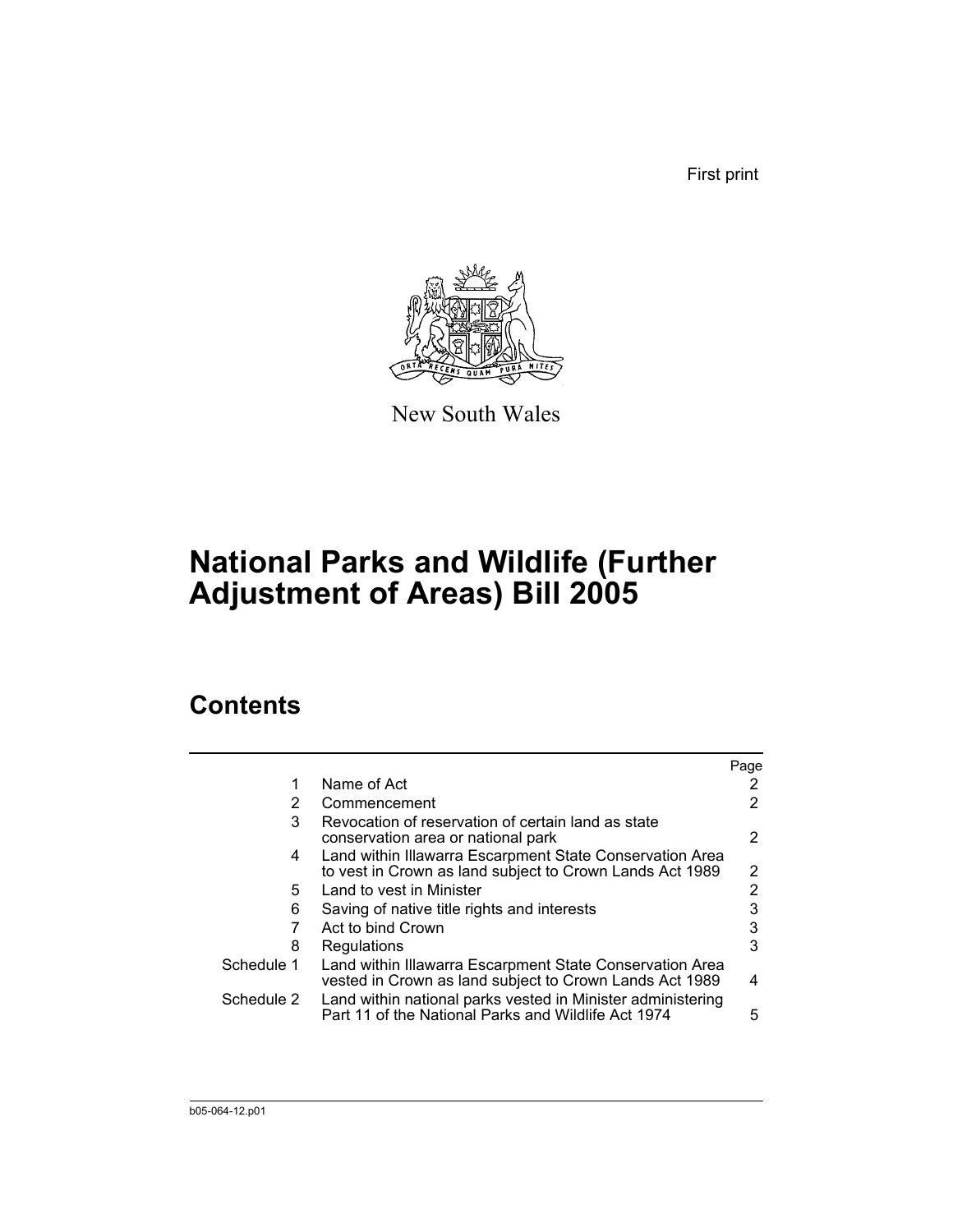**Contents** 

Page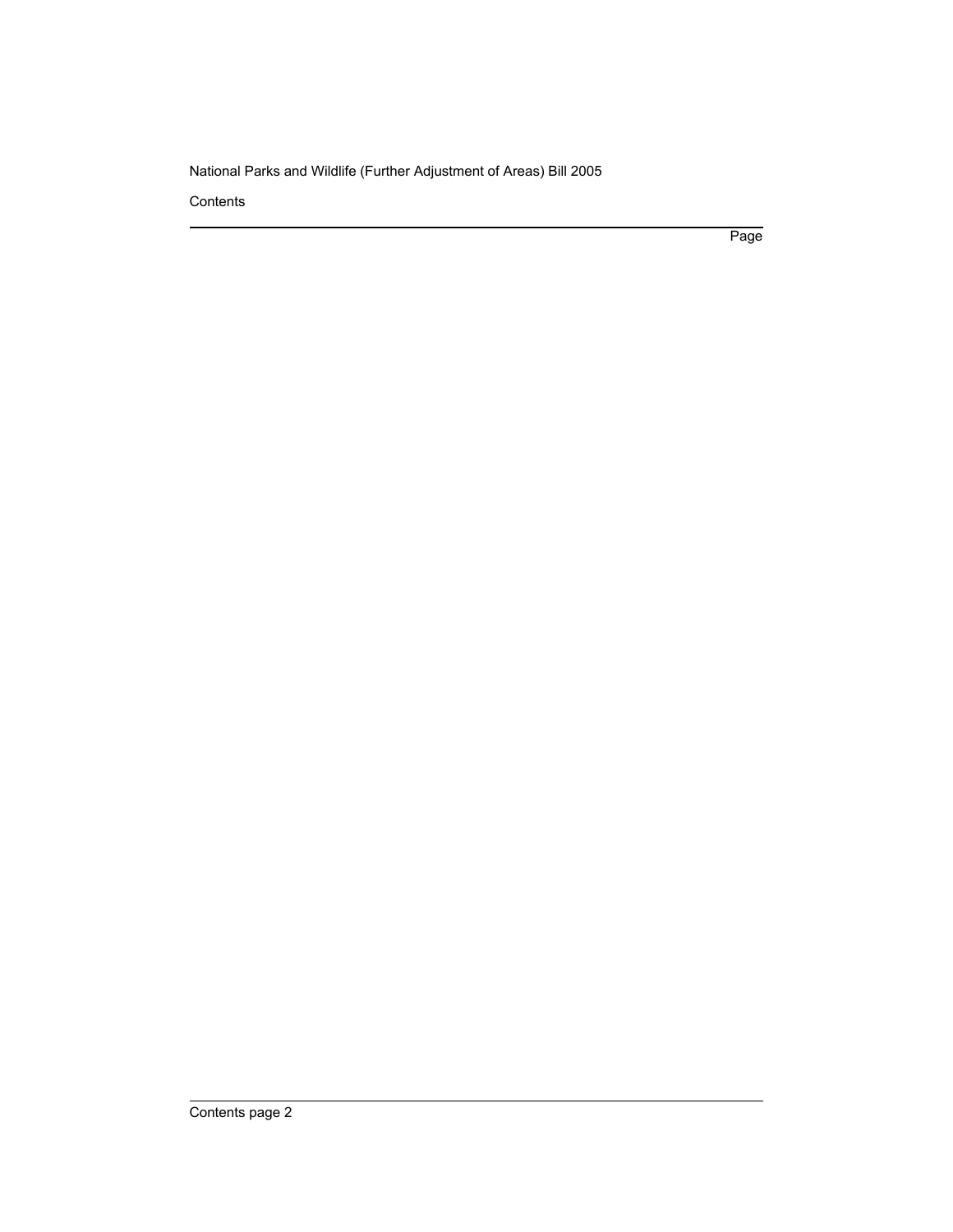

New South Wales

No , 2005

#### **A Bill for**

An Act to revoke the reservation under the *National Parks and Wildlife Act 1974* of certain areas of land as state conservation area or national park; and for other purposes.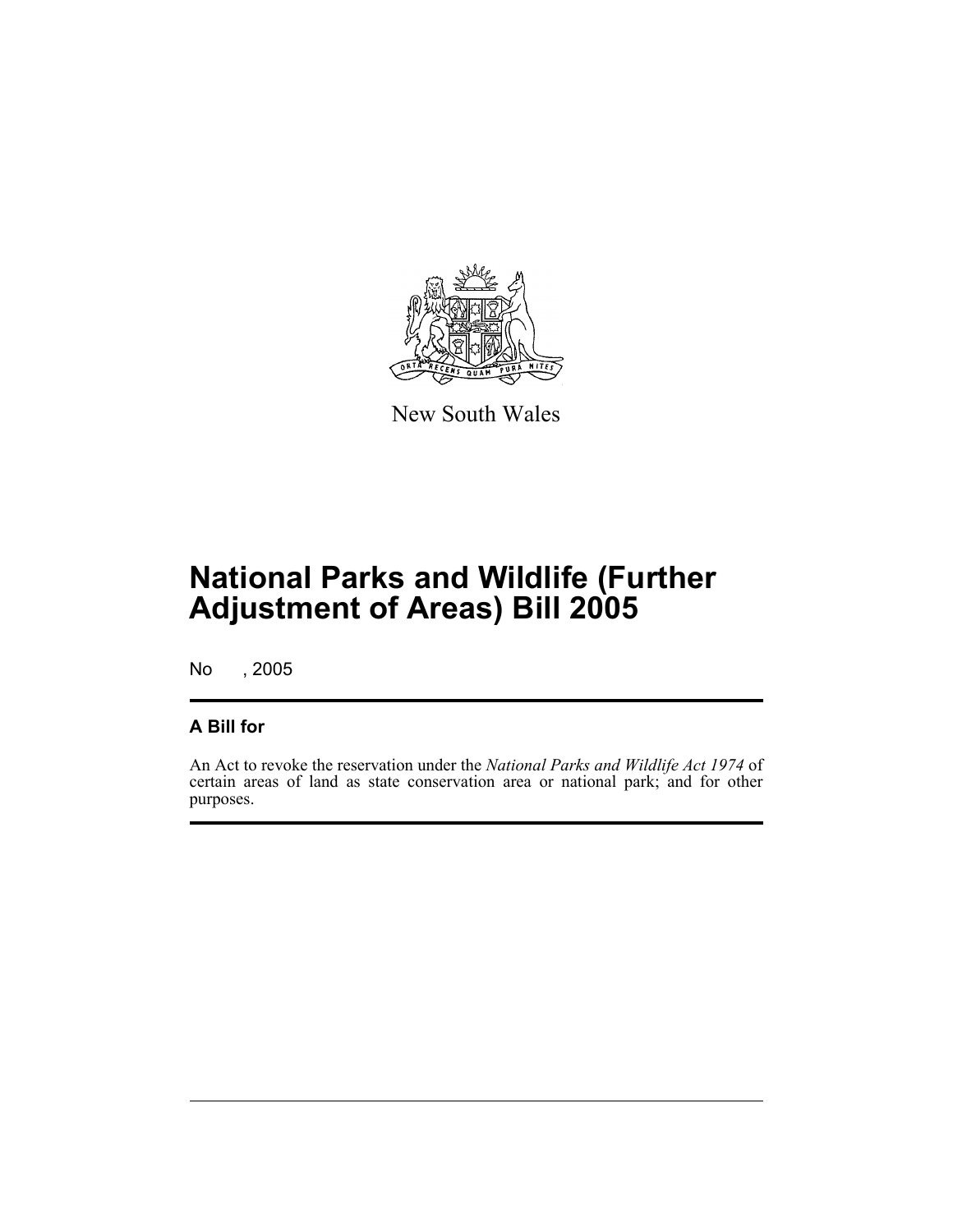<span id="page-5-3"></span><span id="page-5-2"></span><span id="page-5-1"></span><span id="page-5-0"></span>

|              |     |               | The Legislature of New South Wales enacts:                                                                                                                                                                                                                                                                                       | $\mathbf{1}$               |
|--------------|-----|---------------|----------------------------------------------------------------------------------------------------------------------------------------------------------------------------------------------------------------------------------------------------------------------------------------------------------------------------------|----------------------------|
| 1            |     | Name of Act   |                                                                                                                                                                                                                                                                                                                                  | $\overline{c}$             |
|              |     |               | This Act is the National Parks and Wildlife (Further Adjustment of<br>Areas) Act 2005.                                                                                                                                                                                                                                           | 3<br>4                     |
| $\mathbf{2}$ |     |               | Commencement                                                                                                                                                                                                                                                                                                                     | 5                          |
|              |     |               | This Act commences on a day or days to be appointed by proclamation.                                                                                                                                                                                                                                                             | 6                          |
| $\mathbf 3$  |     | national park | Revocation of reservation of certain land as state conservation area or                                                                                                                                                                                                                                                          | $\overline{7}$<br>8        |
|              |     |               | The reservation under the National Parks and Wildlife Act 1974 as state<br>conservation area or national park of land described in Schedule 1 or 2<br>is revoked.                                                                                                                                                                | 9<br>10 <sup>1</sup><br>11 |
| 4            |     |               | Land within Illawarra Escarpment State Conservation Area to vest in<br>Crown as land subject to Crown Lands Act 1989                                                                                                                                                                                                             | 12<br>13                   |
|              |     |               | On the revocation under this Act of the reservation as state conservation<br>area of land described in Schedule 1, that land:                                                                                                                                                                                                    | 14<br>15                   |
|              |     | (a)           | is vested in the Crown for an estate in fee simple, freed and<br>discharged from all trusts, obligations, estates, interests and<br>rights of way or other easements, and                                                                                                                                                        | 16<br>17<br>18             |
|              |     | (b)           | is subject to the Crown Lands Act 1989.                                                                                                                                                                                                                                                                                          | 19                         |
| 5            |     |               | <b>Land to vest in Minister</b>                                                                                                                                                                                                                                                                                                  | 20                         |
|              | (1) |               | On the revocation under this Act of the reservation as national park of<br>land described in Schedule 2, that land vests in the Minister<br>administering Part 11 of the National Parks and Wildlife Act 1974 on<br>behalf of the Crown for the purposes of that Part for an estate in fee<br>simple, freed and discharged from: | 21<br>22<br>23<br>24<br>25 |
|              |     | (a)           | all trusts, obligations, estates, interests, rights of way or other<br>easements, and                                                                                                                                                                                                                                            | 26<br>27                   |
|              |     | (b)           | any dedication, reservation, Crown grant or vesting to which the<br>land was subject, and any such dedication, reservation, grant or<br>vesting is revoked.                                                                                                                                                                      | 28<br>29<br>30             |
|              | (2) |               | The Minister is not to transfer under Part 11 of the National Parks and<br>Wildlife Act 1974:                                                                                                                                                                                                                                    | 31<br>32                   |
|              |     | (a)           | the whole or any part of the land described Schedule 2, or                                                                                                                                                                                                                                                                       | 33                         |
|              |     | (b)           | any interest in that land,                                                                                                                                                                                                                                                                                                       | 34                         |
|              |     |               | unless other land is first transferred into the national park estate as<br>compensation for the excision of that land (being other land the Minister                                                                                                                                                                             | 35<br>36                   |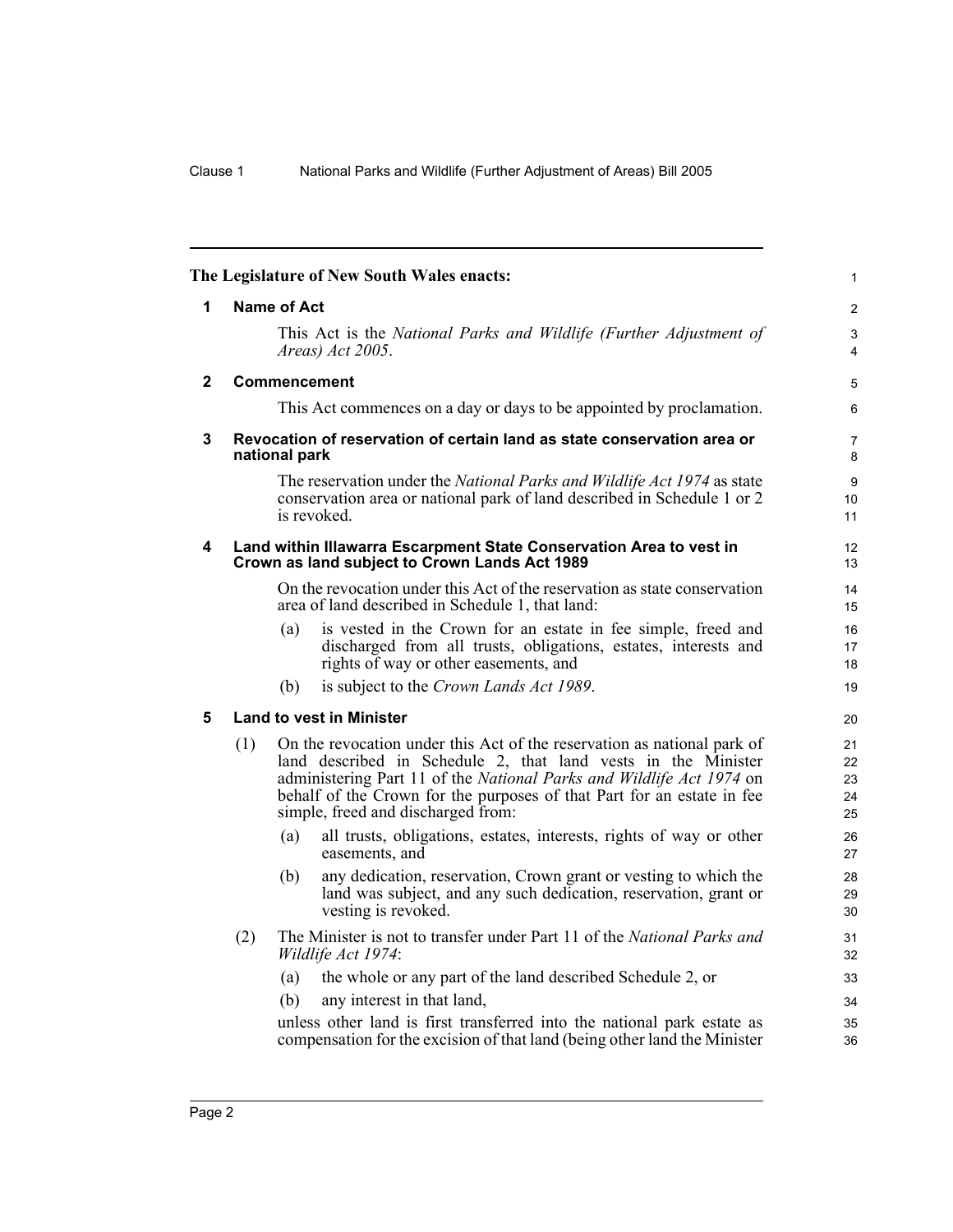<span id="page-6-2"></span><span id="page-6-1"></span><span id="page-6-0"></span>

|   |                          |                                                                                                                                  | is satisfied is of equal or greater conservation value in terms of natural<br>and cultural heritage).                                                                                                                                                                       | 1<br>$\overline{2}$  |
|---|--------------------------|----------------------------------------------------------------------------------------------------------------------------------|-----------------------------------------------------------------------------------------------------------------------------------------------------------------------------------------------------------------------------------------------------------------------------|----------------------|
|   | (3)                      |                                                                                                                                  | For the purposes of subsection $(2)$ , the <i>national park estate</i> comprises<br>land reserved under the National Parks and Wildlife Act 1974 or land<br>acquired by the Minister under Part 11 of that Act for the purposes of its<br>reservation under that Act.       | 3<br>4<br>5<br>6     |
| 6 |                          |                                                                                                                                  | Saving of native title rights and interests                                                                                                                                                                                                                                 | $\overline{7}$       |
|   | (1)                      |                                                                                                                                  | This Act does not operate to extinguish any native title rights and<br>interests existing in relation to the land described in Schedule 1 or 2<br>immediately before its vesting by section 4 or 5.                                                                         | 8<br>9<br>10         |
|   | (2)                      |                                                                                                                                  | This section does not affect any extinguishment of native title rights and<br>interests by the operation of the <i>Native Title Act 1993</i> of the<br>Commonwealth or the <i>Native Title (New South Wales) Act 1994</i> .                                                 | 11<br>12<br>13       |
|   | (3)                      |                                                                                                                                  | Words and expressions used in this section have the same meanings as<br>they have in the Native Title Act 1993 of the Commonwealth.                                                                                                                                         | 14<br>15             |
| 7 | <b>Act to bind Crown</b> |                                                                                                                                  |                                                                                                                                                                                                                                                                             | 16                   |
|   |                          |                                                                                                                                  | This Act binds the Crown in right of New South Wales and, in so far as<br>the legislative power of the Parliament of New South Wales permits, the<br>Crown in all its other capacities.                                                                                     | 17<br>18<br>19       |
| 8 |                          | <b>Regulations</b>                                                                                                               |                                                                                                                                                                                                                                                                             | 20                   |
|   | (1)                      |                                                                                                                                  | The Governor may make regulations, not inconsistent with this Act, for<br>or with respect to any matter that by this Act is required or permitted to<br>be prescribed or that is necessary or convenient to be prescribed for<br>carrying out or giving effect to this Act. | 21<br>22<br>23<br>24 |
|   | (2)                      | The regulations may contain provisions of a savings or transitional<br>nature consequent on the enactment of this Act.           |                                                                                                                                                                                                                                                                             | 25<br>26             |
|   | (3)                      | Any such provision may, if the regulations so provide, take effect from<br>the date of commencement of this Act or a later date. |                                                                                                                                                                                                                                                                             | 27<br>28             |
|   | (4)                      |                                                                                                                                  | To the extent to which any such provision takes effect from a date that<br>is earlier than the date of its publication in the Gazette, the provision<br>does not operate so as:                                                                                             | 29<br>30<br>31       |
|   |                          | (a)                                                                                                                              | to affect, in a manner prejudicial to any person (other than the<br>State or an authority of the State), the rights of that person<br>existing before the date of its publication, or                                                                                       | 32<br>33<br>34       |
|   |                          | (b)                                                                                                                              | to impose liabilities on any person (other than the State or an<br>authority of the State) in respect of anything done or omitted to<br>be done before the date of its publication.                                                                                         | 35<br>36<br>37       |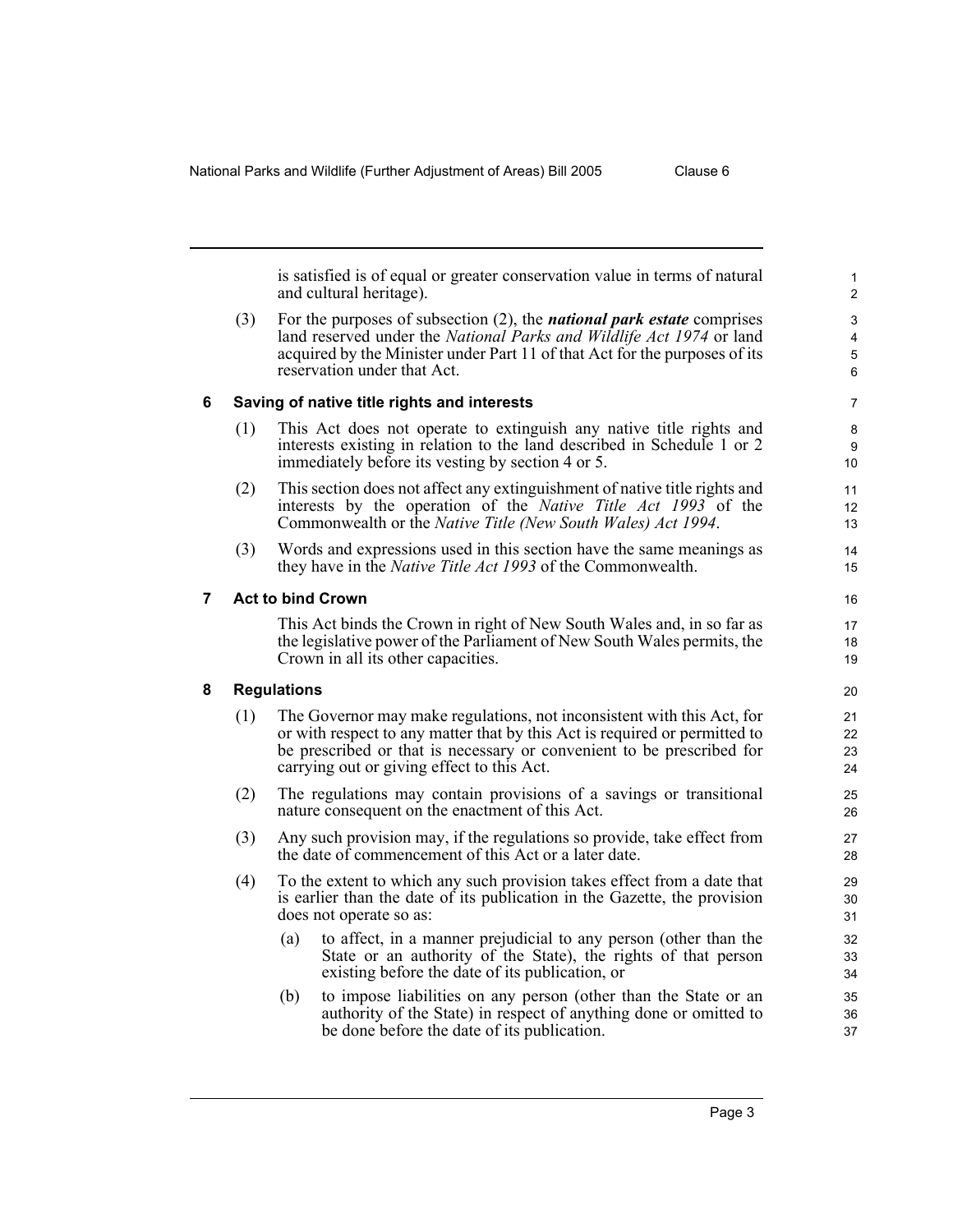Schedule 1 Land within Illawarra Escarpment State Conservation Area vested in Crown as land subject to Crown Lands Act 1989

### <span id="page-7-0"></span>**Schedule 1 Land within Illawarra Escarpment State Conservation Area vested in Crown as land subject to Crown Lands Act 1989**

(Sections 3 and 4)

1 2 3

4

|     | The land within:                                                          | 5 |
|-----|---------------------------------------------------------------------------|---|
|     | (a) $\cot 2$ in DP 1083121, and                                           | 6 |
| (b) | those parts of lot 31 in DP 1083116 that were within Illawarra Escarpment |   |
|     | State Conservation Area immediately before the commencement of section 3. | 8 |